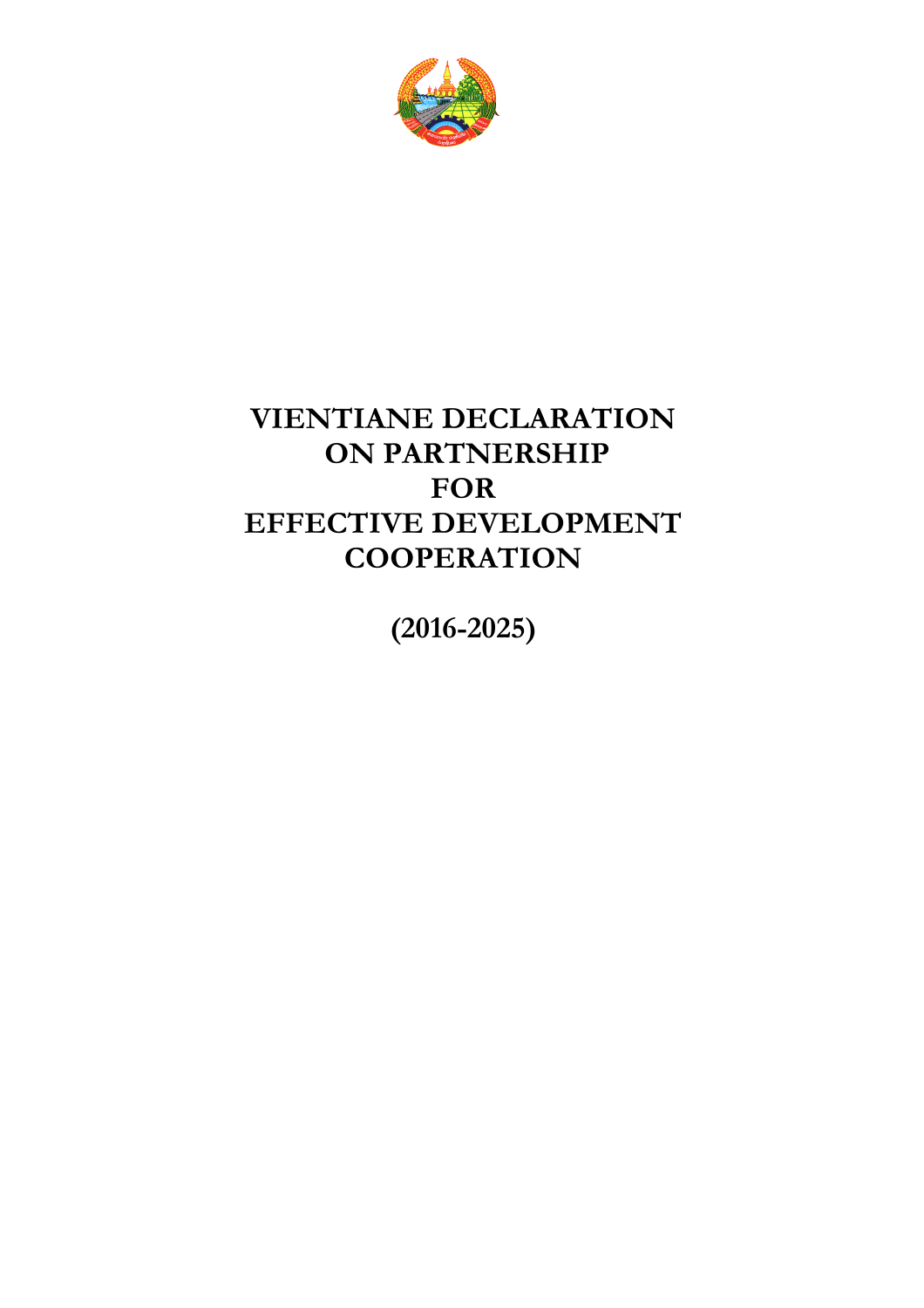## **I. Introduction**

1. We, the Government of the Lao People's Democratic Republic (The Government) and the Development Partners (the Partners), met in Vientiane Capital, Lao PDR on  $27<sup>th</sup>$  November 2015 in a spirit of full solidarity to enhance our partnership for effective development cooperation. The successful conclusion of the 12<sup>th</sup> High Level Round Table Meeting has enabled us to assess progress made and learn valuable lessons from the implementation of the 7<sup>th</sup> National Socio-Economic Development Plan (NSEDP) 2011-2015 and to generate the means of implementation of the  $8<sup>th</sup>$  NSEDP 2016-2020. We are united in partnership that is broader and more inclusive, founded on shared principles, common goals and determined commitments for effective development cooperation.

2. We recognise that Lao PDR and the international community stand at an important juncture. Therefore, we have embarked on a new phase in the unfoldment of our partnership. We look forward to further deepening our dialogue and cooperation across an ever broadening range of development opportunities in order to manage both persistent and new challenges and to achieve greater development success.

3. The Government continues to strive towards graduating from Least Developed Country (LDC) status, particularly through the implementation of the  $8<sup>th</sup>$  NSEDP 2016-2020 including the attainment of the unmet Millennium Development Goals (MDGs). We are united in working towards the realisation of this cherished goal, based on inclusive and sustainable levels of economic growth.

4. A new universal agenda for inclusive and sustainable development (the 2030 Agenda for Sustainable Development and the Sustainable Development Goals – SDGs) was adopted at the United Nations Sustainable Development Summit in September 2015. We are looking forward to implementing these goals within the framework of the  $8<sup>th</sup>$ NSEDP (2016-2020), the 10 year Socio-Economic Development Strategy (2016-2025) and the National Vision 2030.

5. We also recognise that there has been a shift towards greater partnership for effective development cooperation. Development cooperation has been sustained by the contribution and catalysing effect of Official Development Assistance (ODA) as an important source of international development assistance. ODA remains to play this role but will increasingly also complement other important forms of development resources, for example, via greater use of joint development partner-Government co-financing of priority projects. In particular we recognise that strengthened mobilisation of domestic public and private sector resources, foreign direct investment, south-south and triangular cooperation, knowledge and technology transfer on voluntary and mutually agreed terms, yields important additional resourcing towards our shared development objectives. Not least, the engagement of the private sector and civil society as partners in development at the national, sectoral and sub-national levels also brings considerable benefits.

6. Our original Vientiane Declaration on Aid Effectiveness signed in November  $2006$  during the  $9<sup>th</sup>$  High Level Round Table Meeting served us well for the purposes of laying the foundations of our partnership in the core principles of aid coordination. We have made progress in many areas of collaboration. However, there are areas which can be strengthened in order to deliver the un-met MDGs, ensure LDC graduation, pursue the SDGs and ensure better development results. We have therefore determined to revitalize the original Vientiane Declaration as the framework of our evolving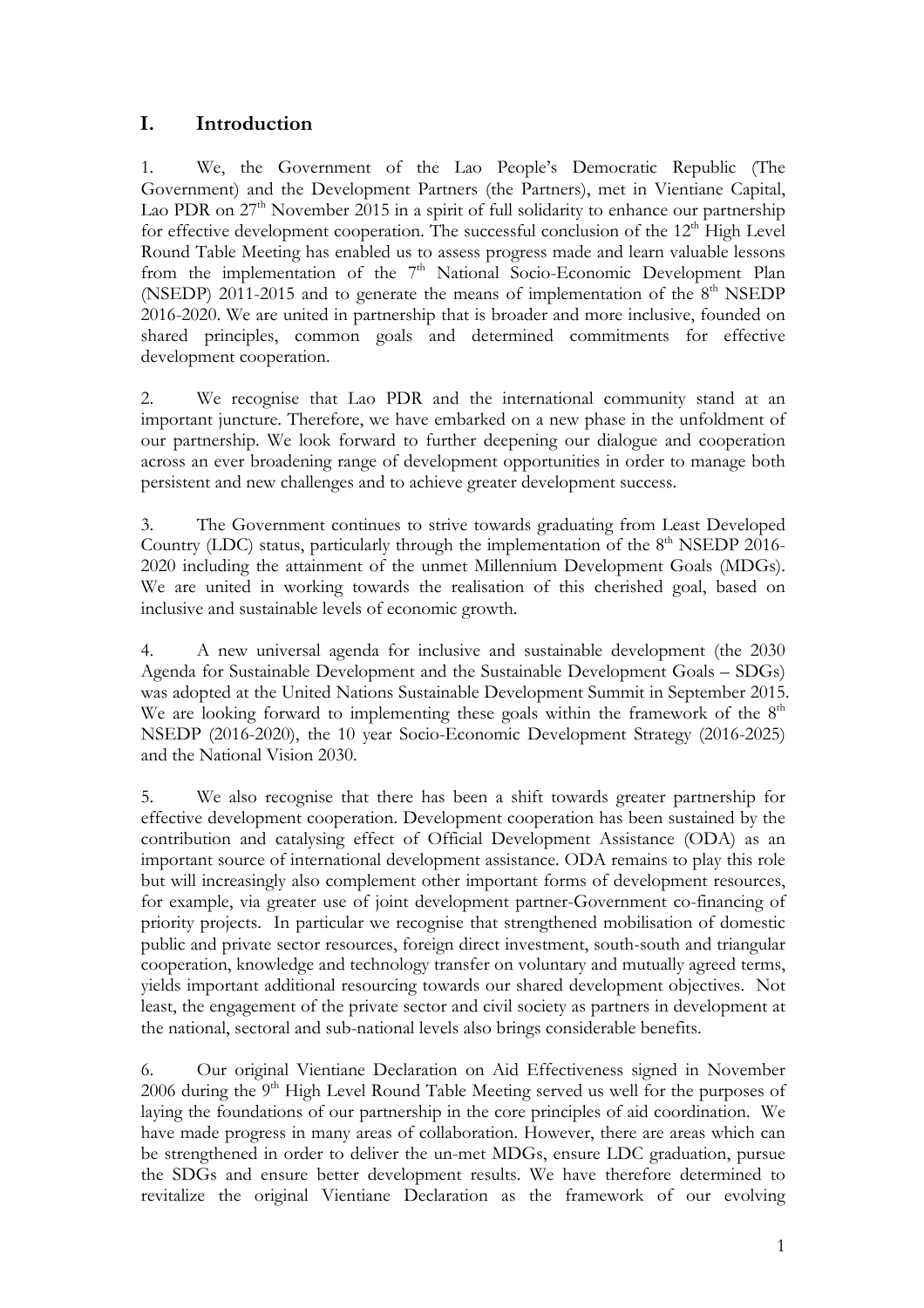development collaboration within the context of the Global Partnership for Effective Development Cooperation (GPEDC) to fit the circumstances of Lao PDR.

7. We acknowledge the important role of the Vientiane Declaration Country Action Plan (VDCAP) Secretariat in monitoring and reporting on the implementation of the Vientiane Declaration on Aid Effectiveness. Since 2006 we have welcomed the valuable information provided by the VDCAP Secretariat: 2008 country survey on the implementation of the Paris Declaration; 2008 country report on the implementation of the Vientiane Declaration on Aid Effectiveness; 2011 country survey on the implementation of the Paris Declaration; 2014 country survey on the implementation of the Vientiane Declaration on Aid Effectiveness, and the 2015 VDCAP desk review exercise.

# **II. Enhanced Partnership Declaration**

8. This Declaration has been developed in a spirit of mutual understanding, transparency and accountability of all relevant development stakeholders. It aims to enhance the partnership to provide greater support for national poverty reduction efforts and sustained and inclusive growth taking into consideration the economic, social and environmental dimensions of sustainable development and the capacity of human resources and institutions.

9. This Declaration represents a shared recognition between the Government and the Partners on enhancing the partnership for effective development cooperation in the Lao PDR. In this regard, we will undertake a joint exercise to prepare a Country Action Plan (CAP) to implement this Declaration. The CAP will identify concrete time-bound actions that will be reviewed and reported on an annual basis. We will make available appropriate resources, knowledge and capacity to implement this CAP in a manner consistent with the Government and Partners' policies and strategies. While this Declaration and the CAP do not constitute legally binding instruments, they represent a shared recognition between the Government and the Partners to further strengthen partnerships for greater development results.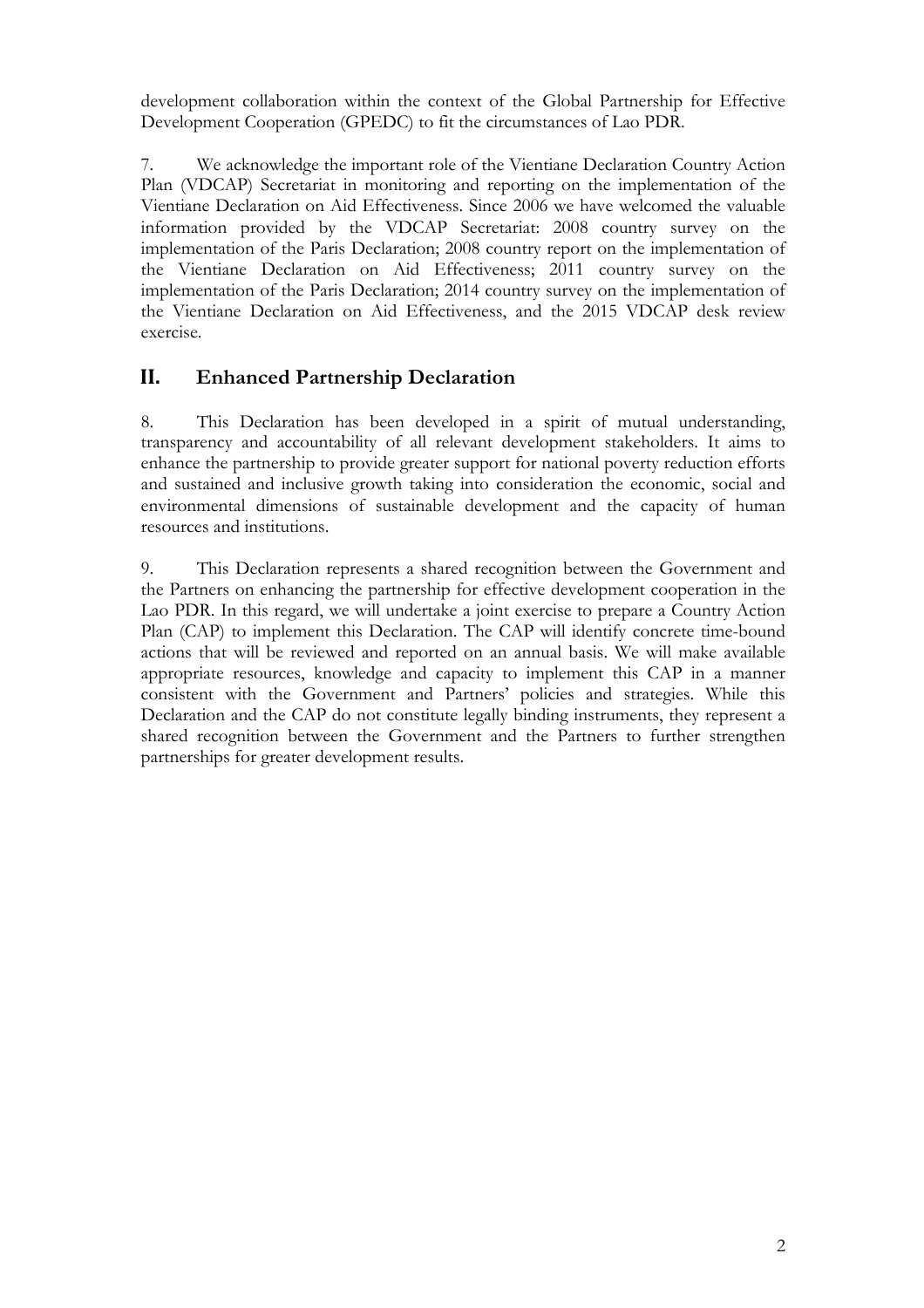# **1. Ownership**

10. We acknowledge the strong leadership and high level of commitment from the Government over the development, implementation and reporting of successive NSEDPs and in facilitating an open, thorough and inclusive consultative processes taking into account different levels of participation and perspectives from all relevant development stakeholders.

11. The Partners will support the Government's leadership to harness the policy, programmatic and operational partnership that exists to appropriate effect on a sector by sector basis. This will require concentrated and sustained efforts to strengthen the functioning of the Sector Working Groups (SWGs) as mechanisms for consultation, technical analysis and effective cooperation to advance the national development agenda. This entails greater efforts and participation of relevant Government line ministries and development partners working together to follow the effective development cooperation principles specified under this Declaration. It also involves strengthening the linkage between the agenda and work program of the SWGs to the national planning priorities.

12. The Government will lead in the development and operationalisation of the monitoring and evaluation (M&E) framework of respective NSEDPs with improved national statistical information. In addition, the Government will accelerate its efforts to translate NSEDPs into prioritised and results-oriented operational programs within the Government's Medium Term Expenditure Framework (MTEF) and associated annual plans and budgets.

13. The Government will continue to integrate ODA and other major sources of development financing into mainstream planning and budgeting frameworks alongside that of domestic public investment in core development programs. The Government is committed to enhance budget transparency including efforts to ensure an increasing proportion of aid is on budget. This will help facilitate the use of country systems by the Partners. In particular, the Government will continue to exercise effective leadership, coordination, tracking, analysis and reporting of development financing in a timely and transparent manner through facilitating and maintaining a quality partnership based on dialogue and consensus.

14. With support from the Partners, the Government will lead in identifying capacity needs at different levels for improved service delivery. Specifically, the Government is committed to further strengthening capacity building objectives in the NSEDP, translate them into practical strategies and plans, and work with the Partners to develop and implement comprehensive long-term capacity building programs.

# **2. Alignment**

15. We will build further on our respective aspirations set out in the Vientiane Declaration on Aid Effectiveness (2006) to use country systems for development cooperation in support of activities managed by the public sector. To facilitate this, the Government and the Partners will jointly pursue mutually agreed diagnostic tools, risk assessments and mitigation measures with a view to maximizing the use of such country systems in the medium term, on the basis of comprehensive and transparent national budget information. This will contribute to building and reinforcing the capacity of national systems, thereby gradually reducing the need for project implementation units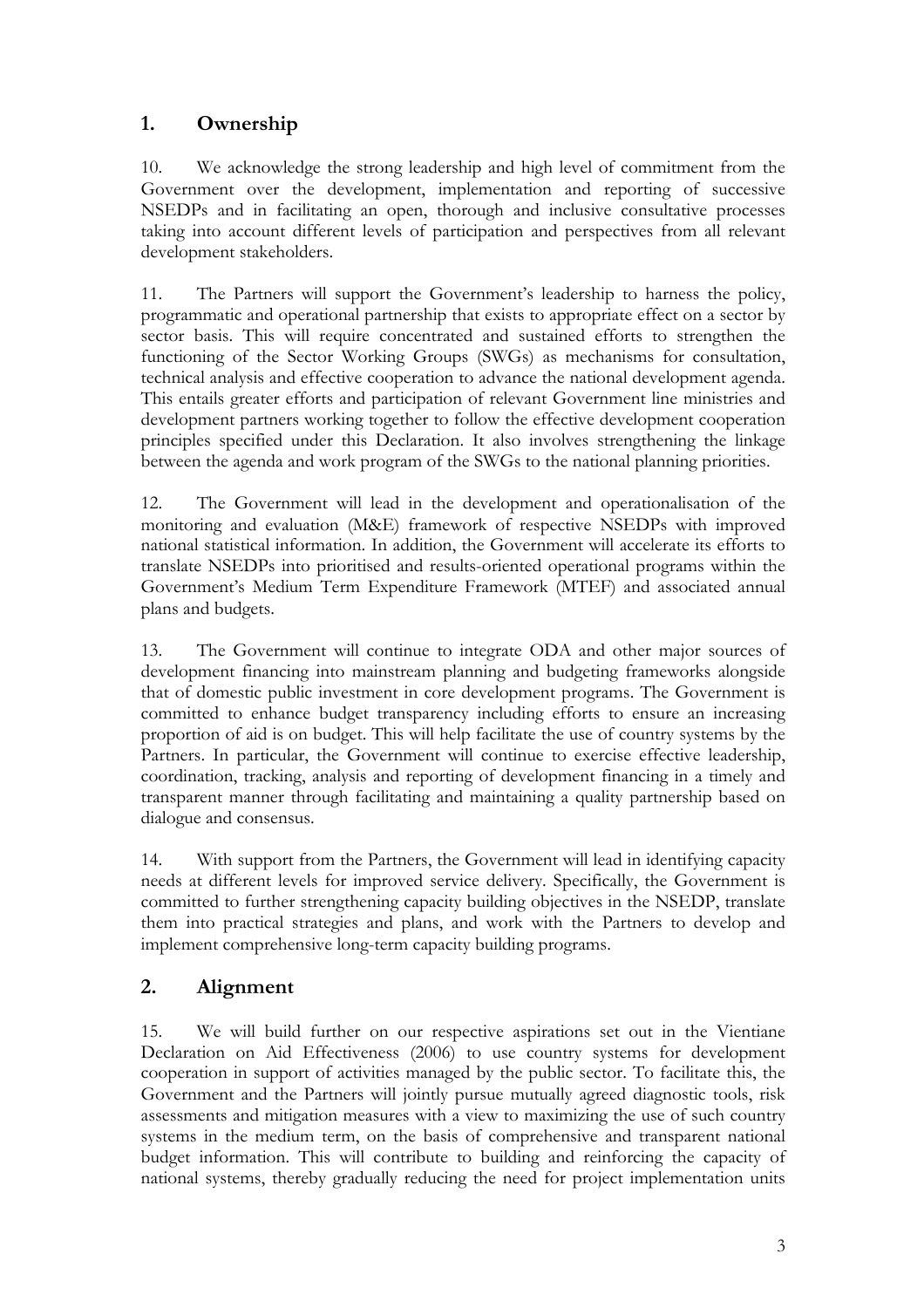(PIUs) within line ministries. The Government and the Partners will strive to avoid parallel structures and processes wherever possible.

16. Where the use of country systems is not possible, the Partners will state the reasons for non-use, and will discuss with the Government what would be required to move towards their appropriate use, including any necessary assistance or changes for the strengthening of systems.

17. To help ensure the alignment of aid flows with national development priorities the Government and the Partners will jointly work on the management and reporting of increasingly harmonized development assistance which should be systematic, effective, accountable and transparent, consistent with the OECD-DAC and the International Aid Transparency Initiative (IATI) standards, and others as appropriate.

18. The Government and the Partners will work together to enhance future development cooperation using the existing Sector Working Group (SWG) consultative mechanisms and processes, and provide indicative commitments of development cooperation over the period of the Government's Medium Term Expenditure Framework. In particular, to facilitate the use of country systems by the Partners, the Government will accelerate its efforts to release the national budget and its development financing requirements in a timely and transparent manner. The Government and the Partners also commit to make more regular use of PFM analysis tools such as updating the last PEFA and will continue to do so in a periodic and timely manner.

19. In addition, the Government and the Partners acknowledge the importance of the transparency of the national budget for a meaningful consultation process. In this context, the Government will further enhance the linkage between budgetary and planning processes within the formulation of prioritised, evidence-based and resultsoriented annual NSEDPs (annual implementation plans) with accompanying development sector programs and indicative budgets.

# **3. Harmonisation and Simplification**

20. The Government and the Partners will jointly carry out planning, review, monitoring and evaluation of priority development effectiveness issues that should be undertaken to support the realisation of the national development agenda. This will build on the current country donor joint review mechanisms, training and field missions. It requires an ongoing effort to ensure that principles of human resource management (recruitment, assessment, training of staff, etc.) are harmonized to improve and strengthen national capacities, procedures and incentives.

21. The Government and the Partners will explore the possibility of increasingly pursuing Program-Based Approaches (PBAs) within national development frameworks and development plans. This will require the Government and the Partners to work closely to identify how each others' comparative advantages can contribute most to the partnership and to the delivery of development results at the national, sectoral and provincial levels. The Partners will develop and maintain a clear plan to make full use of their respective comparative advantages at national, sectoral and provincial levels by aligning their support to national priorities in close consultation with the Government.

22. To the extent possible, the Partners will seek to rationalise their regulations and procedures to facilitate implementing common arrangements for planning, design, funding, disbursement, implementing, monitoring, evaluating, and reporting to the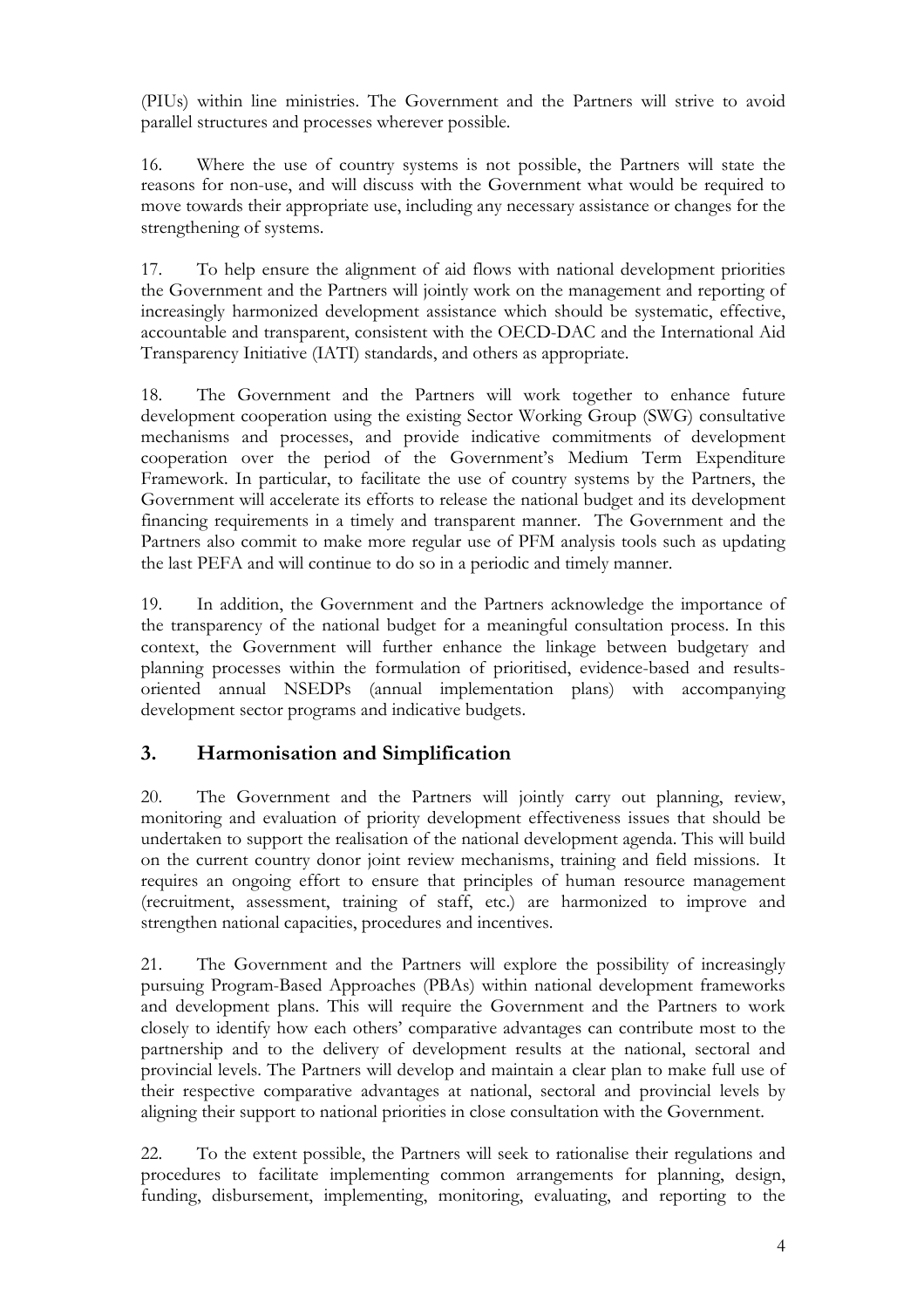Government on their activities and development financing flows. The Partners will continue to strive towards internal delegation of financial authority, staffing, and roles and responsibilities to their country offices in the design and implementation of development programs. The Government and the Partners will also strive towards a harmonised arrangement of donor funded project human resource management in line with national systems, as appropriate.

# **4. Inclusive Partnerships for Development Results**

23. Together, we will further increase our focus on inclusive partnerships for development results. We now all form an integral part of a more inclusive development process, in which multiple actors collaborate and participate on the basis of common goals and shared principles. On this same basis, we welcome the greater participation of south-south partners, civil society, the private sector and other actors under the existing consultation and dialogue process.

24. Within the national institutional environment, the role of the National Assembly will be strengthened in the oversight of development processes, representation and law making. This will be supported by capacity development and backed by adequate resources and appropriate action plans.

25. The Government will also further support local administration to enable them to be more proactive to drive the development process, to strengthen service delivery functions, to improve multi-sector coordination, and to enhance participation, transparency and accountability at the sub-national levels.

26. In recognition of the very significant contribution to growth being made by emergent nations to the development partnership, in particular from neighouring and ASEAN countries, further efforts will be undertaken to collaborate with these partners to support national development programmes. This includes their engagement in activities to support, implement and monitor the partnership for effective development cooperation, including their engagement in coordination structures such as the Round Table Process (RTP) and SWGs. It also includes support for the introduction and enhancement of a diverse range of development assistance activities—such as public and private financial flows, skills and technology transfers, and South-South and triangular cooperation initiatives—that are aligned with the principles of development cooperation laid out in this Declaration as well as the priorities of national development plans.

27. The Government will continue its efforts in enabling International Non-Government Organisations (INGOs) and National non-Profit Associations (NPAs) alongside that of philanthropic foundations, development trusts, research institutes, think-tanks and academic institutions to carry out their implementation activities and to participate in development cooperation activities. These partners enrich our conversations on vital human and environmental development challenges. They generate knowledge and learning, make an important contribution to policy discussions by promoting rights-based approaches, and help shape development policies and partnerships. Through their implementation activities they also generate valuable insights, innovative resourcing and often reach out and deliver services to the most impoverished citizens. The Government and the Partners encourage them to implement practices that strengthen their accountability, knowledge sharing and their contribution to development effectiveness, guided by international and national principles and frameworks.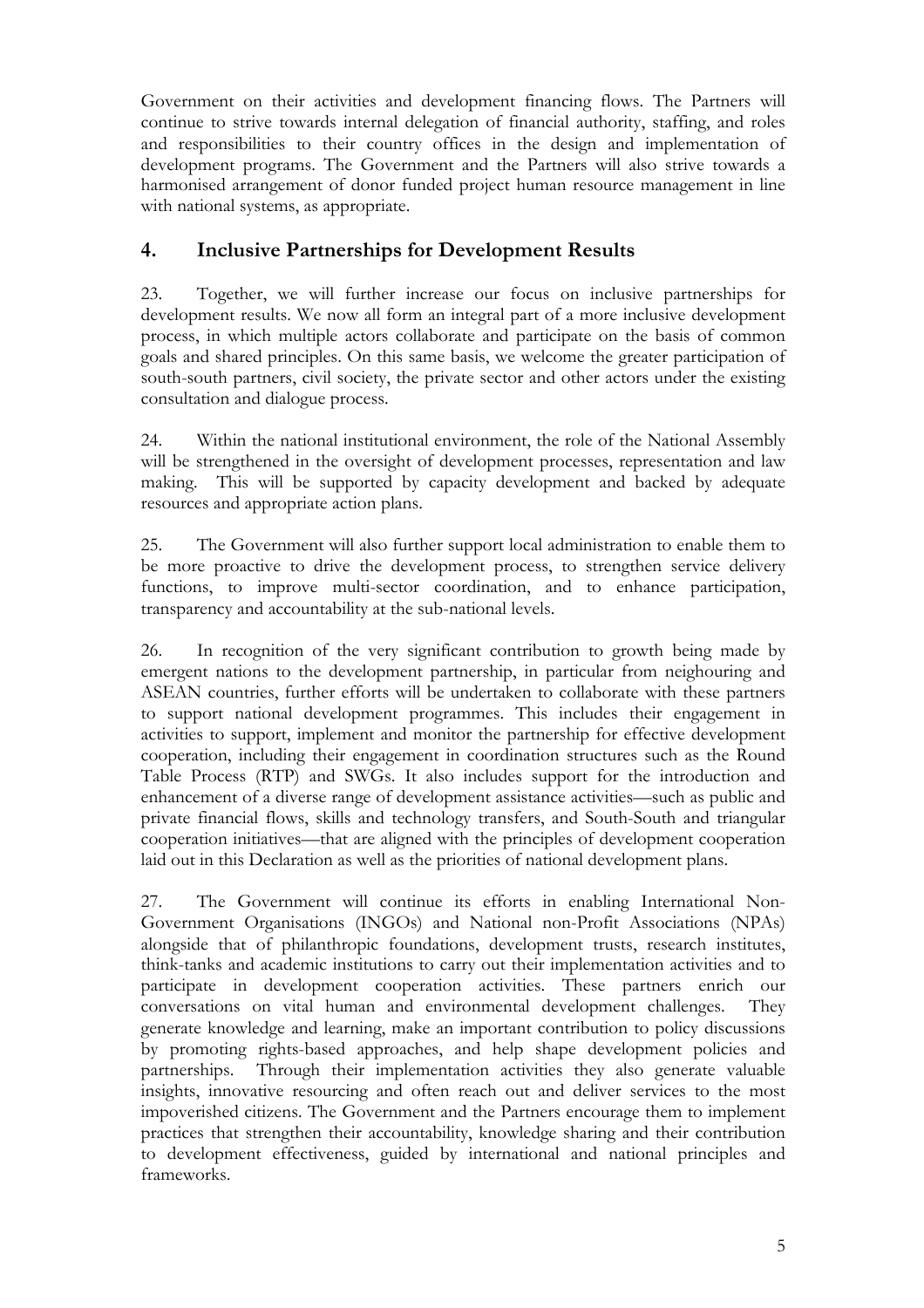28. To further strengthen partnerships for development results, the Government and the Partners will jointly enhance results-based management to help ensure that demonstration of results will be based on clear and verifiable evidence. To do so, an ongoing support will be required for the Lao PDR's statistical, monitoring and evaluation regulations and procedures. In particular, the Government will develop a comprehensive NSEDP monitoring and evaluation framework and platforms incorporating the 2030 Agenda for Sustainable Development and relevant SDGs. This will be adopted as a common tool among all concerned actors to assess performance based on a manageable number of outcome and output indicators drawn from the key development priorities and goals of the country. The Partners will then minimise their use of additional frameworks to the extent possible.

29. In line with the Government's policy to promote balanced nation-wide development and gender equality for greater development results, a specific system for monitoring gender inequality and regional disparities will be put in place. The Government and the Partners will jointly undertake accelerated efforts to collect, analyse, report and disseminate harmonized approaches to disaggregated data. This will greatly assist and inform policy and investment decisions, ensuring in turn that public expenditures are targeted appropriately to benefit both women and men and to provinces and districts most impacted by poverty and vulnerability. Targets for women's empowerment and gender equality in the public and private sectors, and in particular for poverty reduction, will be integrated into local accountability and transparency mechanisms, grounded in existing international and regional commitments.

30. Within the 2030 development agenda, the Government will enhance coherence, transparency and predictability across various approaches for effective climate finance and disaster preparedness in the context of effective development cooperation. The Partners will continue to support national climate change policy and planning as an integral part of overall national development plans, and ensure that where appropriate these measures are financed, delivered and monitored through developing a country system in a transparent manner. In particular, with the Partners' support, the Government will take the lead to enhance a comprehensive assessment of environmental and climate change impact. This extends to the current requirement to strengthen technical and policy capacity for social, environmental and cultural impact analysis and for the management of disaster preparedness and climate change response. They will accompany the enforcement of legislation.

# **5. Transparency, Predictability and Mutual Accountability**

31. We acknowledge the national progress made towards mutual accountability under the implementation of the Vientiane Declaration on Aid Effectiveness. The partnership aims to build on these gains and make further progress in the areas of accountability and transparency.

32. The Government will undertake to produce a transparent and accountable national budget to which the development partners can align their financing in a predictable manner. The Government will also publicly provide transparent financial reporting on a timely basis on the execution of the National Budget, across the development sectors, to enable a proper assessment of development results.

33. The Government and the Partners will jointly carry out annual reviews on progress in implementing effective development cooperation goals and improved development outcomes through existing and increasingly objective country level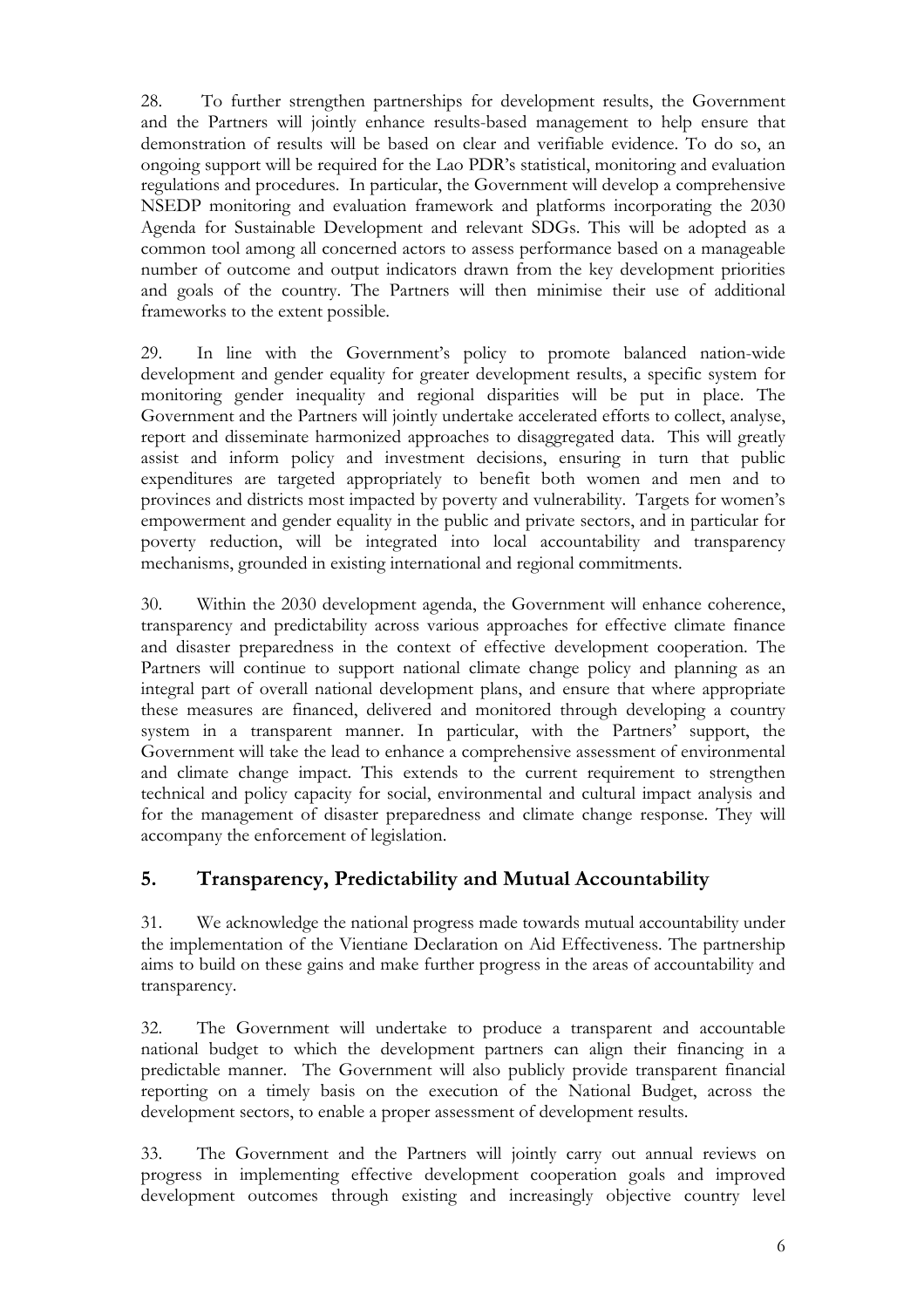mechanisms. A Country Action Plan (CAP) and indicators will be jointly formulated to guide and monitor implementation of this Declaration. The indicators, reflecting those defined in the Global Partnership Monitoring Framework, will be tailored to the context of the Lao PDR. They will include time-bound targets, as appropriate. Indicators incorporated into the Action Plan will include a framework for monitoring progress both on implementation of the Action Plan and the outcomes.

34. The Government and the Partners will use the results-oriented M&E framework of the NSEDP to provide the basis for recording progress towards the goals and targets set for each sector, together with an open assessment of the relative contribution made to the accomplishment of these objectives, including lessons learned and steps to be taken to effect the ongoing improvement of performance in the sector.

35. In this regard, we will work to improve the availability and public accessibility of information on development cooperation and other development resources. The Government and Partners will work together to monitor and report on all major forms of development cooperation and finance flows to Lao PDR. The national budget will be used for reporting on budget execution of national finances, including development cooperation channelled through the national budget, which is allocated to the development sectors as part of the Government's accountability for funds and results to the National Assembly and the Lao citizens.

## **6. Domestic Resource Mobilization**

36. The combination of good governance, increased effectiveness and the mobilization of increasing levels of government revenues are required to ensure adequate direct development financing over for long-term. Government resources are important to leverage complementary private financing to augment investment in public service delivery, social protection, institutional and human development, and basic infrastructure, thereby underpinning strong and inclusive economic growth.

- 37. In this regard, with support from the Partners, the Government will seek to:
	- a) Increase the mobilization of public and private domestic resources to support development;
	- b) Improve the balance between Partner and Government co-financing of priority development programmes and projects, whilst increasing over time national budget allocations and expenditures on vital social services in line with the targets set out in the NSEDP;
	- c) Improve the taxation system sustained by a broader tax base and scaling up international tax cooperation to enhance the capacity of tax authorities to carry out their functions in an effective manner;
	- d) Strengthen measures to combat corruption, tax evasion and stem illicit financial outflows that hinder public domestic finance collection;
	- e) Strengthen an inclusive domestic financial sector;
	- f) Ensure that investments in the natural resources sector, which are an important source of domestic revenue, are pursued in an environmentally sustainable manner; and
	- g) Promote an enabling and more equitable international trade environment that contributes measurably to sustainable development.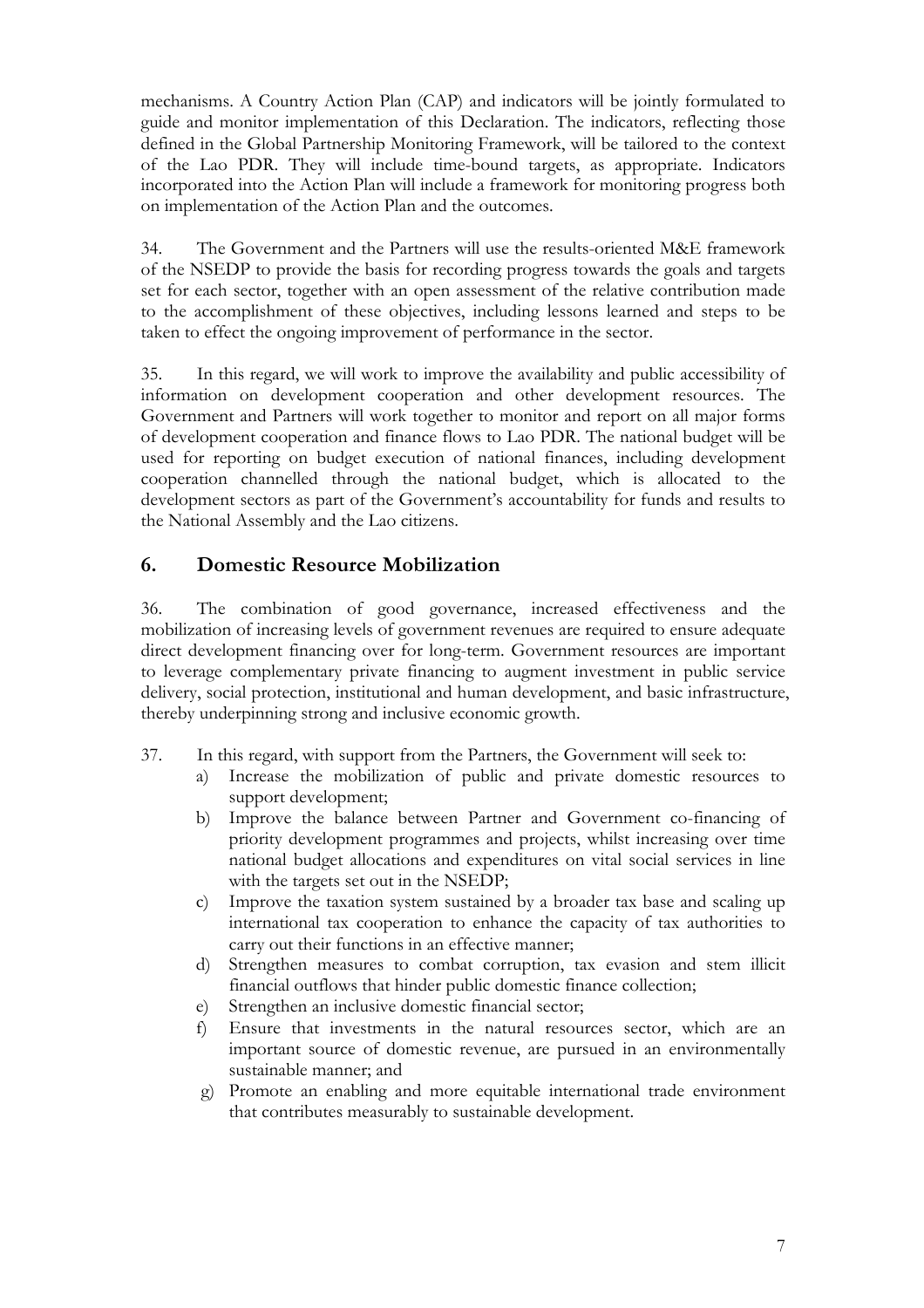## **7. South-South Cooperation, Triangular Cooperation, and Knowledge Sharing**

38. The Government and the Partners recognise that many countries engaged in South-South Cooperation both provide and receive diverse resources and expertise at the same time, and that this should enrich cooperation without affecting a country's eligibility to receive assistance from others. We will strengthen our knowledge sharing and mutual learning endeavours by:

- a) Deepening understanding of the nature and modalities of South-South cooperation that are guided by the principles of respect for national sovereignty, national ownership and independence, equality, nonconditionality, non-interference in domestic affairs and mutual benefit, and the ways and means to enhance and accelerate its development impact;
- b) Developing and scaling up of triangular cooperation initiatives, both at strategic, policy and project level;
- c) Encouraging the development of networks for knowledge exchange, peer learning and co-coordination among South-South cooperation actors as a means of facilitating access to important knowledge pools;
- d) Enhancing our collective knowledge concerning the possible arrangements for a facilitation mechanism to promote the development, transfer on voluntary and mutually agreed terms, and dissemination of clean and environmentally sound technologies that can be utilized to the advantage of Lao PDR; and
- e) Greater integrating south-south cooperation partners in coordination structures such as the RTP and SWGs.

### **8. Business as a Partner in Development**

39. The Government and the Partners acknowledge the significant contribution that private enterprise already makes to economic and social development. However, more can be done in Lao PDR to facilitate our business partners to continue to make important contributions to poverty eradication, human development and environmental sustainability through strong and inclusive economic growth, wealth and decent jobs creation, entrepreneurship, productivity and innovation, knowledge sharing and technology transfer, and expanded access to goods and services for all. In this context, we emphasize the critical importance of promoting an enabling business and investment environment for large, small and micro enterprises that are conducive to inclusive and sustainable development, and in accordance with national public policy and regulatory frameworks.

40. We also appreciate the private sectors adherence to our mutual anti-corruption, transparency and accountability principles, in all their respects. The Government will continue to create a trading environment that is conducive for the long term success of the private sector in Lao PDR, both domestic and foreign, and will prioritise ease of capital flows, transparency and efficiencies in international trade practices.

41. In this regard, the Government will seek to create appropriate platforms and hubs for inclusive structured and ongoing multi-stakeholder dialogue across a broad range of public-private interests. This will be particularly needed for public-private finance mechanisms designed to appropriately share investment risks whilst maximizing positive economic, social and environmental development impacts. The Government will also take a proactive approach to ensuring that the rule of law is enforced in Lao PDR as per documented laws and decrees.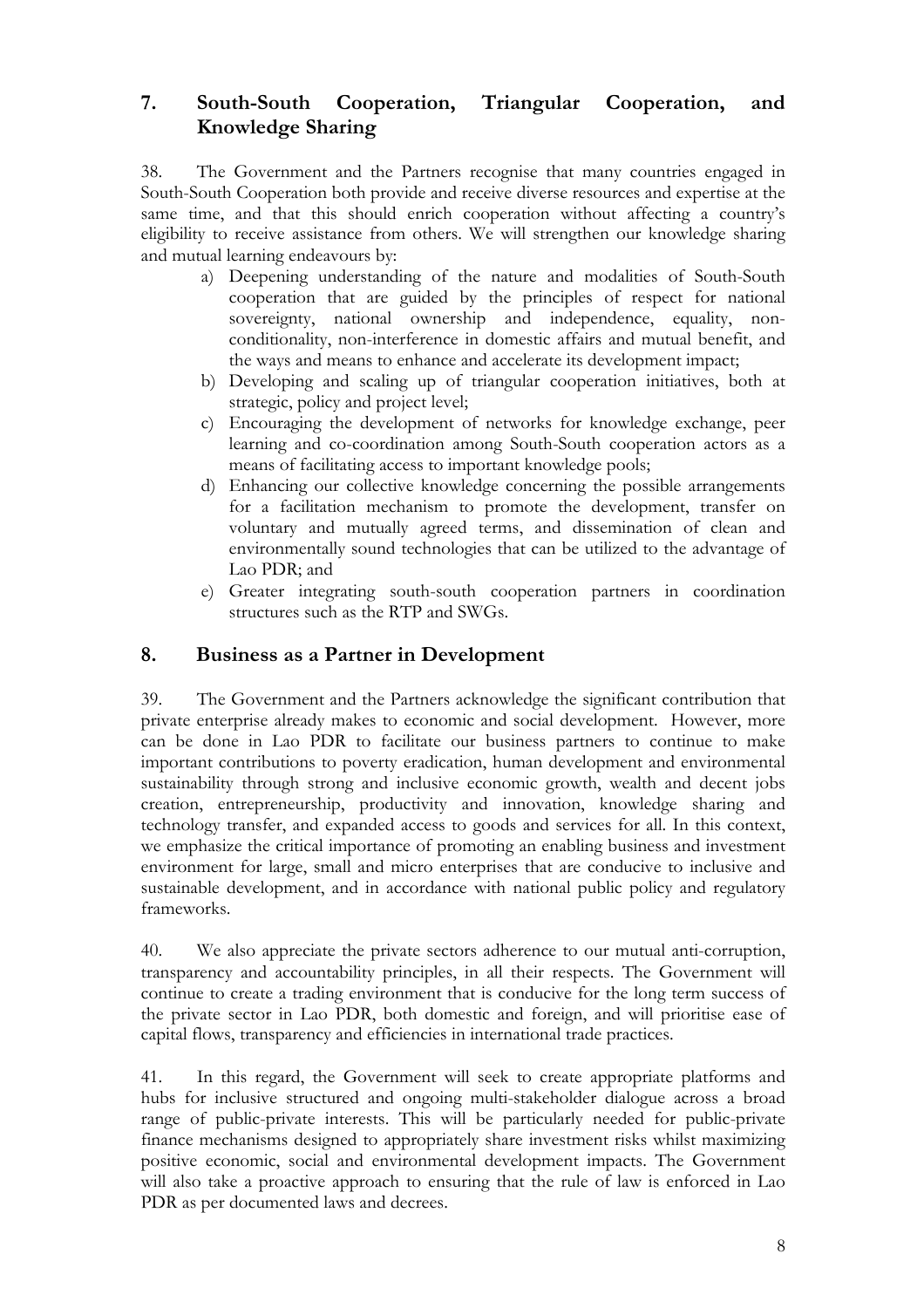42. In particular, the Government will engage with representative business associations, trade unions and others to improve the legal, regulatory and administrative environment for the mobilisation and attraction of private investment in development activities. This will include taking into account social and environmental safeguards. The Government will also to ensure a sound policy and regulatory environment for private sector development, increased foreign direct investment, public-private partnerships, and the strengthening of value chains in an equitable manner. It will give particular consideration to national and regional dimensions, and the scaling up of efforts in support of development goals and relevant international initiatives.

43. We encourage the application of corporate social responsibility (CSR) as a form of corporate self-regulation integrated into business models. CSR is acknowledged as a very welcome addition well beyond the standard regulatory mechanisms whereby a business monitors and ensures its active compliance with national regulations, ethical standards and national or international norms.

# **III. The Way Forward**

44. Maximizing the synergies, taking advantage of the complementarities and building on the optimal interplay of all sources of financing and resourcing is essential to make this development effectiveness partnership a complete success. The manner and extent to which we align our resourcing and policy frameworks to achieving sustainable and inclusive development in Lao PDR is central to our common agenda moving forward.

45. We will continue to invest heavily in our inclusive partnership approach and in a healthy dialogue that converges on the principles and practices of the 2030 Agenda for Sustainable Development recently committed to by our leaders at the Sustainable Development Summit at the United Nations in New York in September 2015.

46. A taskforce comprising representatives of the Government and the Partners will be responsible for preparation of the Country Action Plan, which will be reviewed and finalized with the involvement of all stakeholders. This will be accomplished by 30 September 2016 and presented at the Annual Review of the NSEDP for approval, and in subsequent years for monitoring.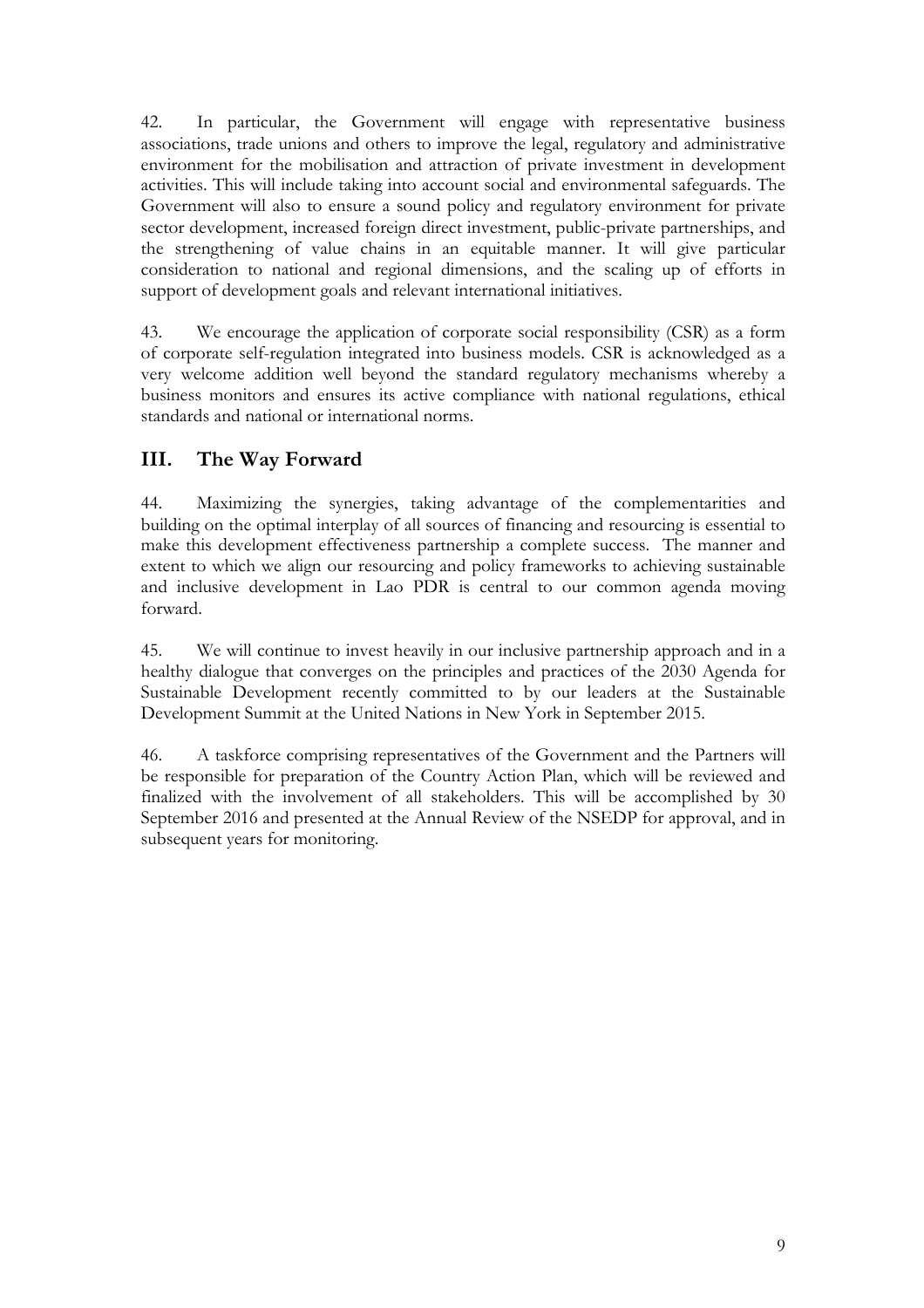# **IV. Signature**

Signed at this 12<sup>th</sup> High Level Round Table Meeting on 27 November 2015, in Vientiane Capital, Lao People's Democratic Republic.

# **For the Government of the Lao PDR**

His Excellency Mr. Saleumxay Kommasith Vice Minister of Foreign Affairs

# **For Development Partners**

Ms. Kaarina Immonen UN Resident Coordinator UNDP Resident Representative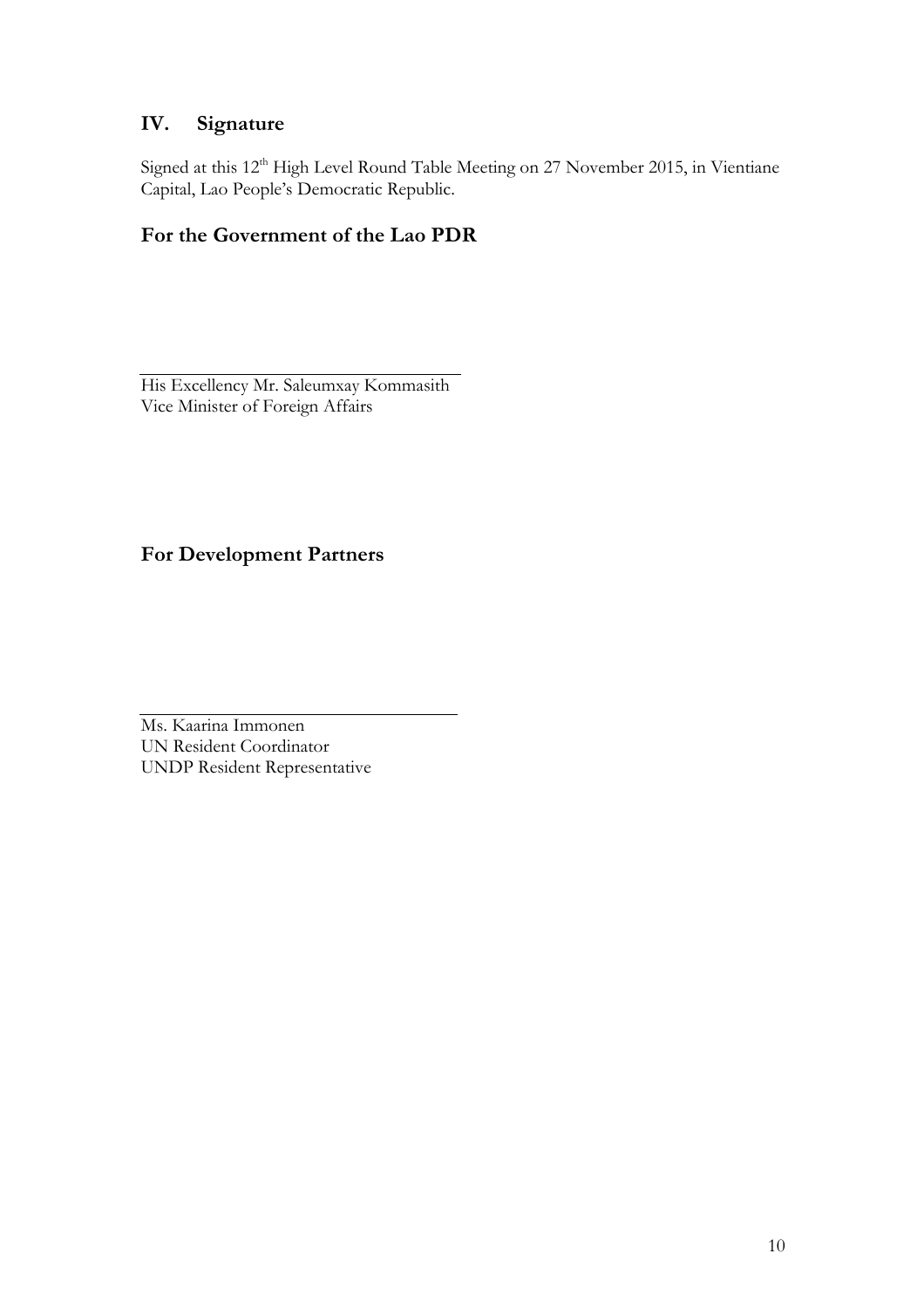-------------------------------------------- H.E. Mr. John Owen Williams Ambassador Extraordinary and Plenipotentiary of Australia

-------------------------------------------- H.E. Mr. Enno Drofenik Ambassador Extraordinary and Plenipotentiary of Austria

-------------------------------------------- H.E. Mr. Marc Michielsen Ambassador Extraordinary and Plenipotentiary of Belgium

-------------------------------------------- H.E. Mr. Gilberto Fonsesca Guimaraes de Moura Ambassador Extraordinary and Plenipotentiary of Brazil

-------------------------------------------- H.E. Dr. Haji Emran Bahar Ambassador Extraordinary and Plenipotentiary of Brunei Darussalam

--------------------------------------------

-------------------------------------------- H.E. Mr. Hos Sereythonh Ambassador Extraordinary and Plenipotentiary of Cambodia

Ms. Lee-Anne Hermann Chargé d'affaires Embassy of Canada

H.E. Mr. Guan Huabing Ambassador Extraordinary and Plenipotentiary of the People's Republic of China

--------------------------------------------

Ambassador Extraordinary and Plenipotentiary of Cuba

--------------------------------------------

H.E. Ms. Charlotte Laursen Ambassador Extraordinary and Plenipotentiary of Denmark

--------------------------------------------

Ambassador Extraordinary and Plenipotentiary of Democratic People's

 $-$ 

Republic of Korea

H.E. Ms. Kirsti Westphalen Ambassador Extraordinary and Plenipotentiary of Finland

--------------------------------------------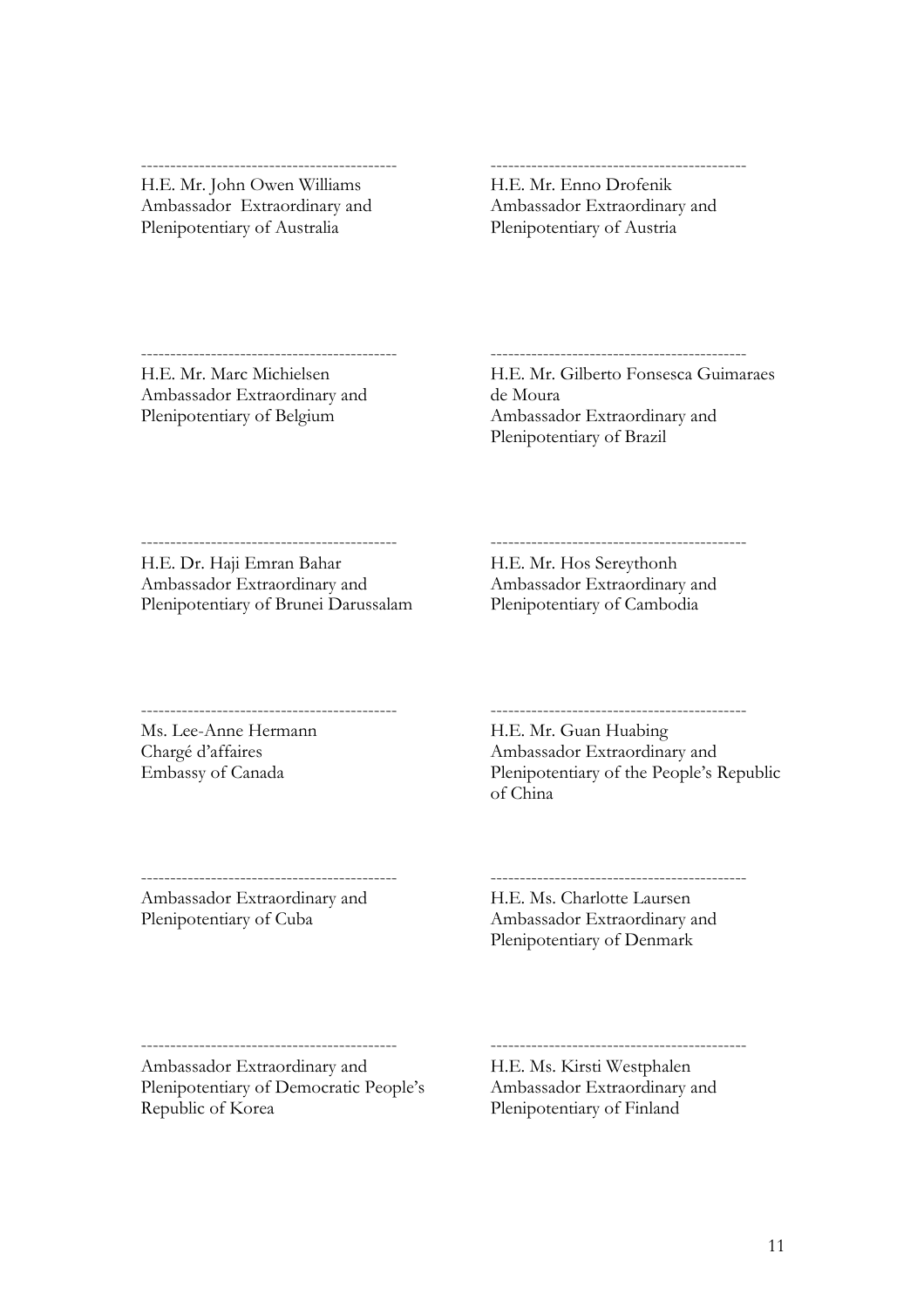Mr. Michel Goffin Chargé d'Affaires European Union Delegation to Lao PDR

-------------------------------------------

#### Mr. Klaus Supp Head of Division 221 Ministry of Economic Cooperation and Development, Germany

--------------------------------------------

H.E. Ms. Claudine Ledoux Ambassador Extraordinary and Plenipotentiary of France

-------------------------------------------- H.E. Mr. Irmawan Emir Wisnandar

Ambassador Extraordinary and Plenipotentiary of Indonesia

-------------------------------------------- H.E. Dr. Peter Jakab Ambassador Extraordinary and Plenipotentiary of Hungary

-------------------------------------------- H.E. Mr. Cait Moran Ambassador Extraordinary and Plenipotentiary of Ireland

--------------------------------------------

H.E. Mr. Ravi Shankar Aisola Ambassador Extraordinary and Plenipotentiary of India

 $-$ 

Chargé d'affaires Embassy of Kuwait

-------------------------------------------- H.E. Mr. Hiroyuki Kishino Ambassador Extraordinary and Plenipotentiary of Japan

-------------------------------------------- H.E. Mr. Dato' Than Tai Hing Ambassador Extraordinary and Plenipotentiary of Malaysia

H.E. Mr. Robert Lauer Ambassador Extraordinary and Plenipotentiary of Luxembourg

 $-$ 

H.E. Mr. Kyaw Soe Win Ambassador Extraordinary and Plenipotentiary of Myanmar

--------------------------------------------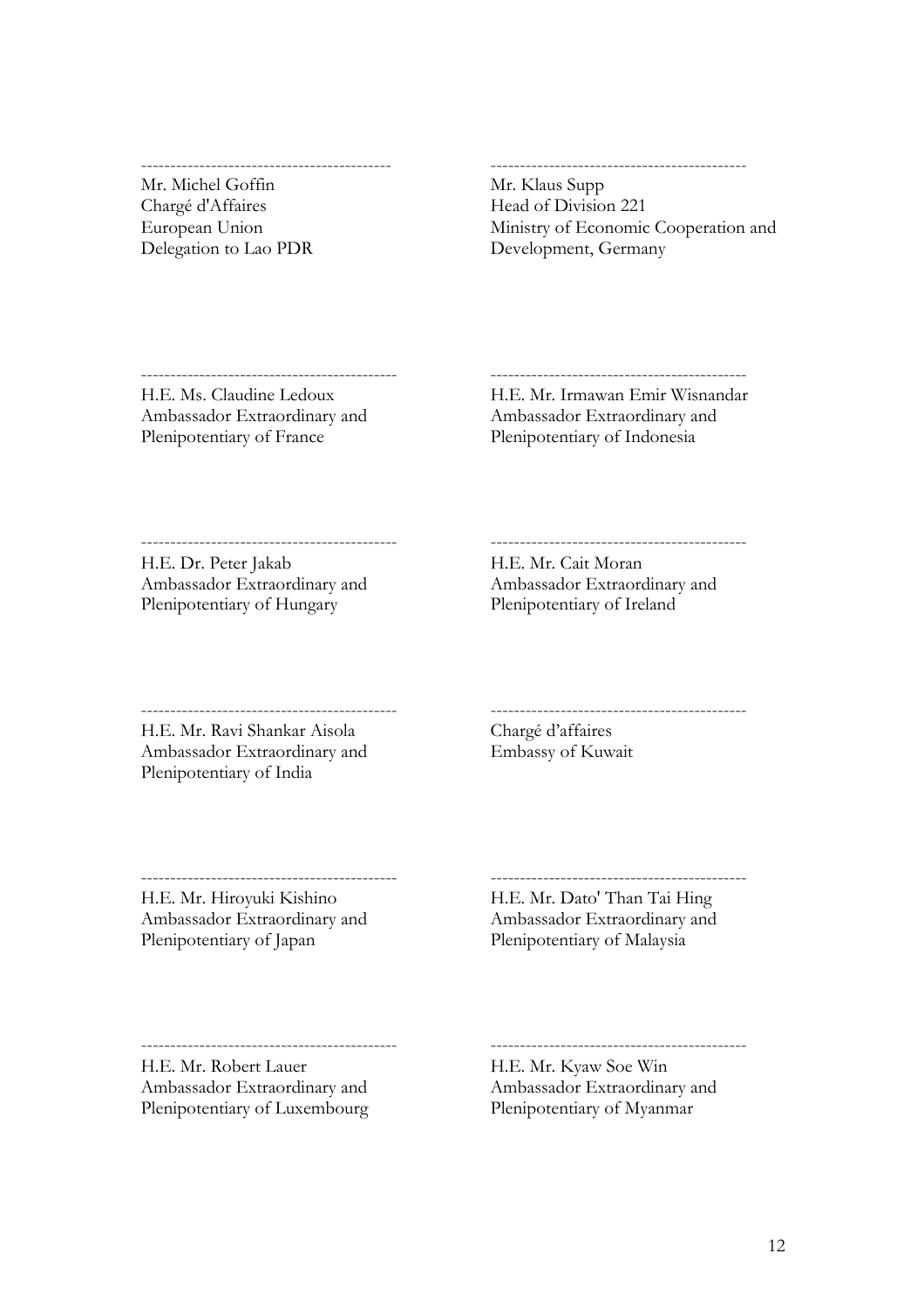#### -------------------------------------------- H.E. Mr. Lodoidamba Galbadrakh

Ambassador Extraordinary and Plenipotentiary of Mongolia

# --------------------------------------------

H.E. Mr. Reuben Anthony Joannes Levermore Ambassador Extraordinary and Plenipotentiary of New Zealand

#### -------------------------------------------- H.E. Mr. Karel Hartogh Ambassador Extraordinary and Plenipotentiary of the Netherlands

H.E. Ms. Belinda Mariano Ante Ambassador Extraordinary and Plenipotentiary of the Philippines

--------------------------------------------

#### --------------------------------------------

H.E. Ms. Siren Gjerme Eriksen Ambassador Extraordinary and Plenipotentiary of Norway

 $-$ 

H.E. Ambassador Luis Barreira de Sousa Ambassador of Portugal

-------------------------------------------- H.E. Mr. Zenon Kuchciak

Ambassador Extraordinary and Plenipotentiary of the Republic of Poland H.E. Mr. Mikhail V Baranov Ambassador Extraordinary and Plenipotentiary of the Russian Federation

--------------------------------------------

-------------------------------------------- H.E. Mr. Kim Soo-Gwon Ambassador Extraordinary and Plenipotentiary of the Republic of Korea

-------------------------------------------- H.E. Ambassador Carmen Moreno Ambassador Extraordinary and Plenipotentiary of Spain